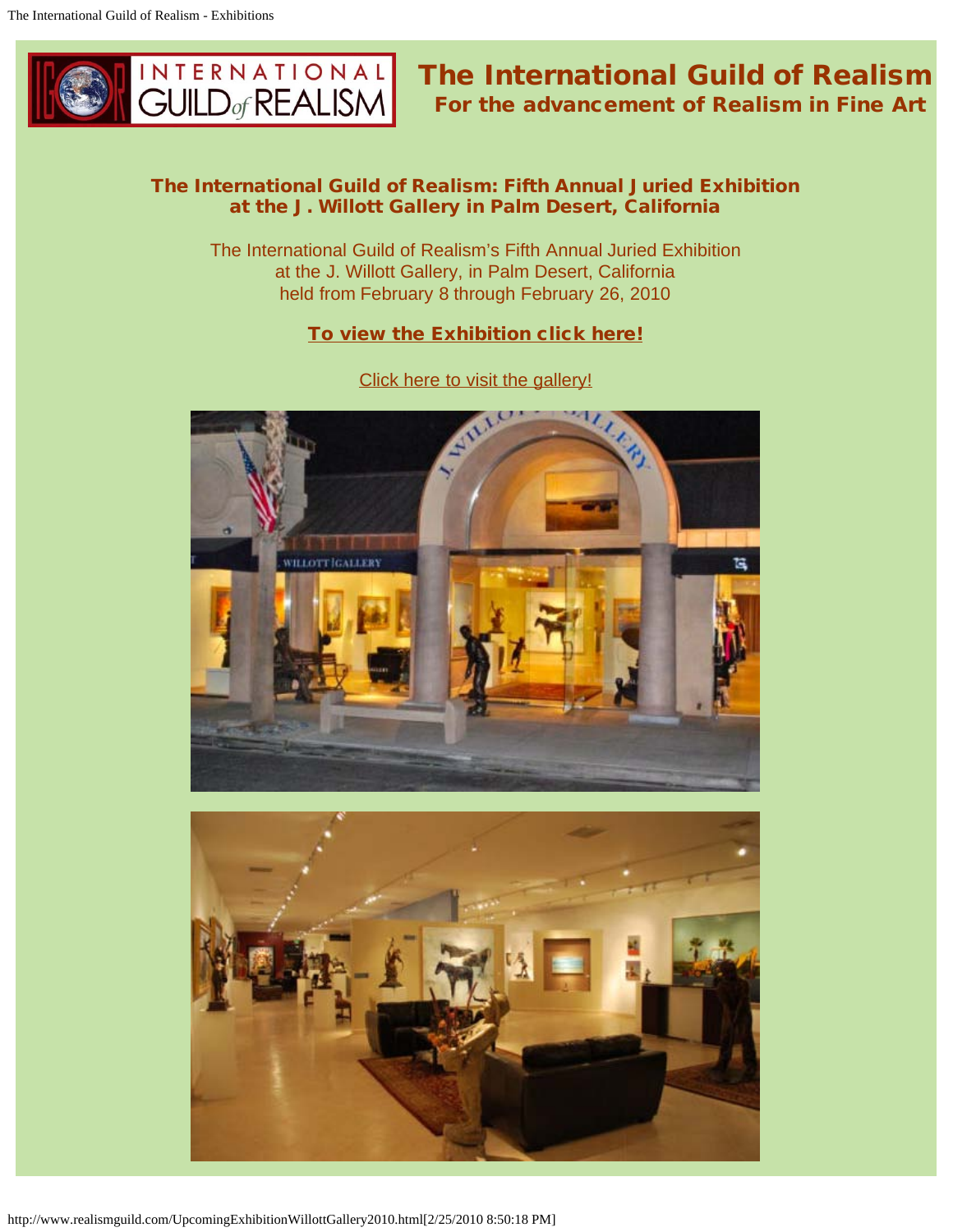

J. Willott Gallery

# Featuring these 44 Artist Members:

Adrienne Stein **Ed Copley Active Strubel Adrienne Stein** Pamela Carroll Andrew Denman **Flavia Eckholm** Larry Charles **Peter Ambush** Beverley Chicoine **Gary Davis Lang Lee Alban** Randy Ford Camille Engel Gary J. Hernandez Lorena Kloosterboer Rebecca Latham Carolina Daley Ginger Bowen Lyn Diefenbach Sarah Bent Clinton T. Hobart Glenn Harrington Marina Dieul Scott Royston Cuong Nguyen Grace Kim Mina dela Cruz Sheila Cantrell David M. Bowers **Jacquelyn Bischak** Nicholas Petrucci Sydney Brown Don Clapper **Jane Willis Taylor** Nick Long **Vala Ola** 

Arleta Pech **Frances Poole** Laurin McCracken R. Geoffrey Blackburn Duffy Sheridan K. Henderson Ning Lee William Albanese Sr.

*Congratulations to our Award Winners!*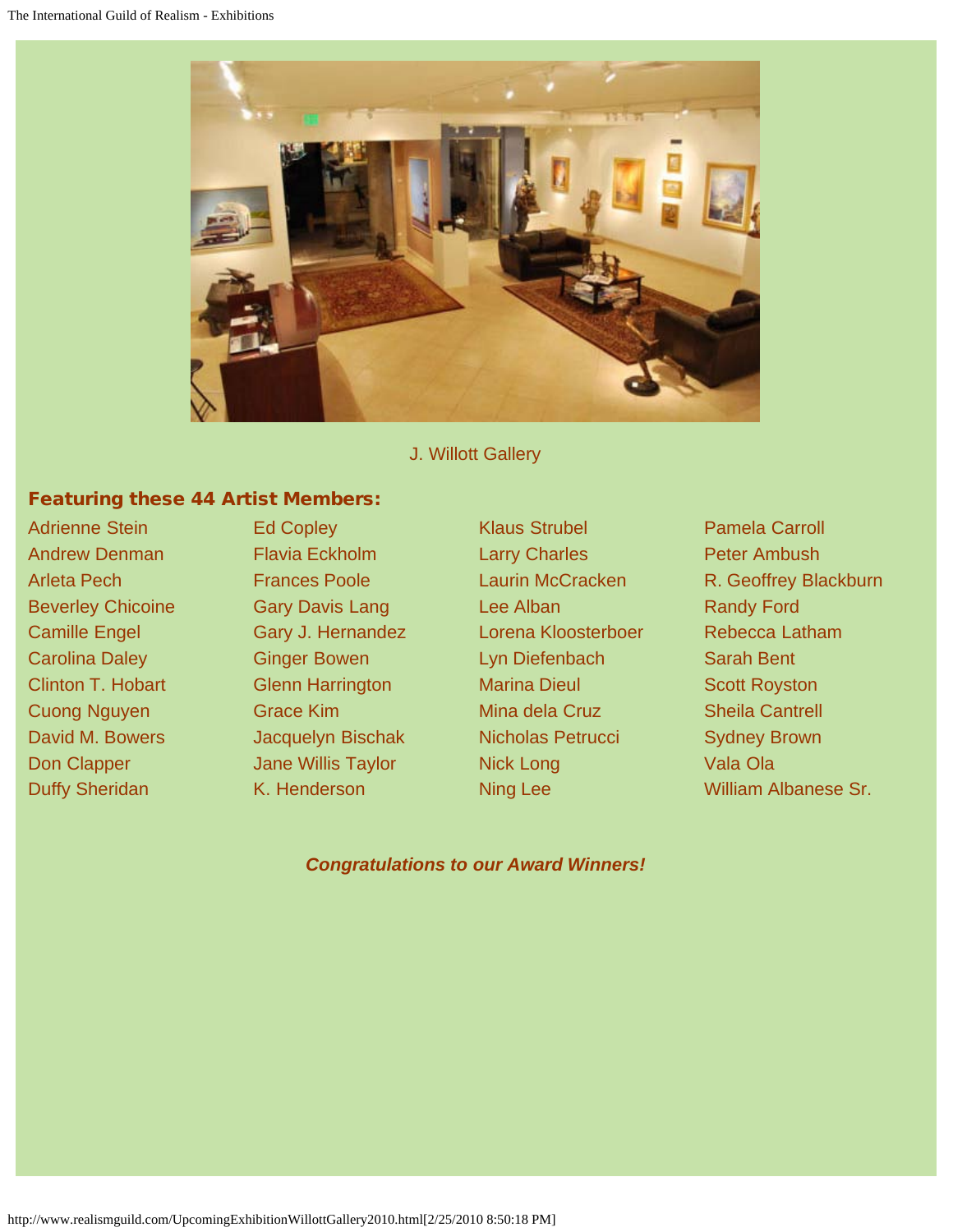

R. Geoffrey Blackburn - Best Landscape



Randy Ford – Director's Choice